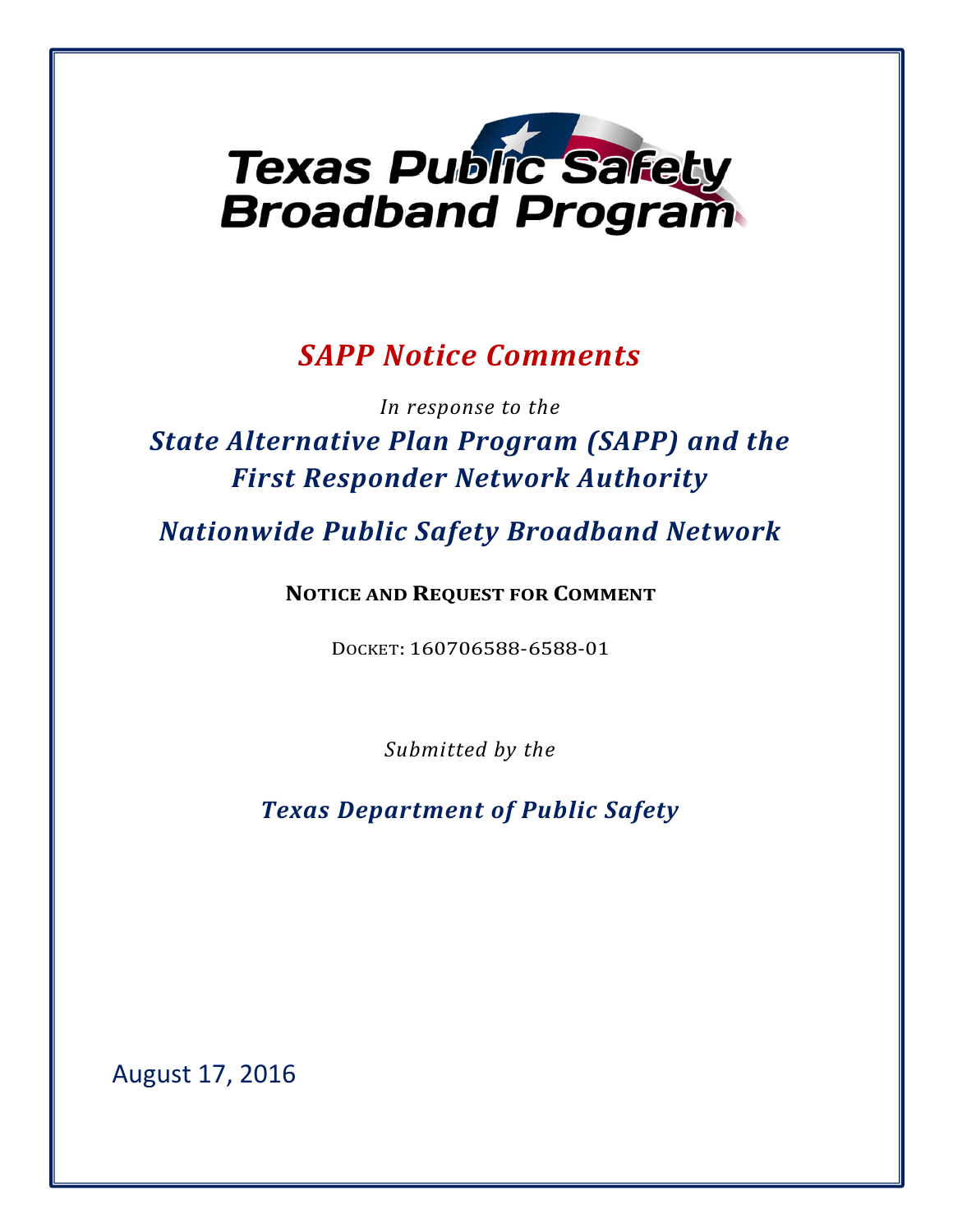## *1. Introduction*

The Texas Public Safety Broadband Program appreciates the opportunity to respectfully submit these comments in response to NTIA's Notice and Request for Comments entitled, "State Alternative Plan Program (SAPP) and the First Responder Network Authority Nationwide Public Safety Broadband Network." $1$  The Notice elaborates on the five demonstrations<sup>2</sup> that an opt-out state must submit to NTIA under the Middle Class Tax Relief and Job Creation Act of 2012.

#### **NTIA Demonstrations Required for Opt-Out**

- I Technical, Operational, and Funding Capability
- II RAN Interoperability
- III Comparable Timeline
- IV Cost Effectiveness
- V Comparable Security, Coverage and Quality of Service (QoS)

## *2. Comments*

## **2.1 Timelines**

#### *2.1.1 Timing of Applications to NTIA*

The Texas Public Safety Broadband Program agrees that a window of no more than 60 days<sup>3</sup> between FCC approval of a State Alternative Plan and the submission of a state's request for Lease Authority to NTIA is sufficient.

#### *2.1.2 NTIA Approval Timeline*

Although NTIA's offer to review submissions on a "rolling basis"<sup>4</sup> is appreciated, no commitments for turnaround are provided. Understandably, NTIA turn-around times will depend upon the number of SAPP submissions, an unknown at present. However, state submissions are subjected to additional unknowns while also being asked to adhere to rigid deadlines throughout the process.

### *2.1.3 Federal Funding Opportunity Guidance*

Texas is one of only a handful of entities to successfully receive FCC approval for a technical broadband interoperability showing. The process took over 1500 pages of submissions and 15 months to achieve. Due to the effort and complexity that will no doubt be involved in creating a State Alternative Plan, any early guidance that NTIA can provide will help minimize delays to a successful opt-out RAN deployment. The Texas Public Safety Broadband Program recommends that NTIA release its Federal Funding Opportunity guidance no less than 90 days prior to release of the State Plans.**<sup>5</sup>**

l

<sup>1</sup> *See* 81 Fed. Reg. 46907 (July 19, 2016) ("SAPP Notice").

<sup>2</sup> *See* Section I, Paragraph 2.

<sup>3</sup> *See* Section III-A, Paragraph 6

<sup>4</sup> *See* Section III-A, Paragraph 6.

<sup>5</sup> *See* Section IV-A, Paragraph 3.